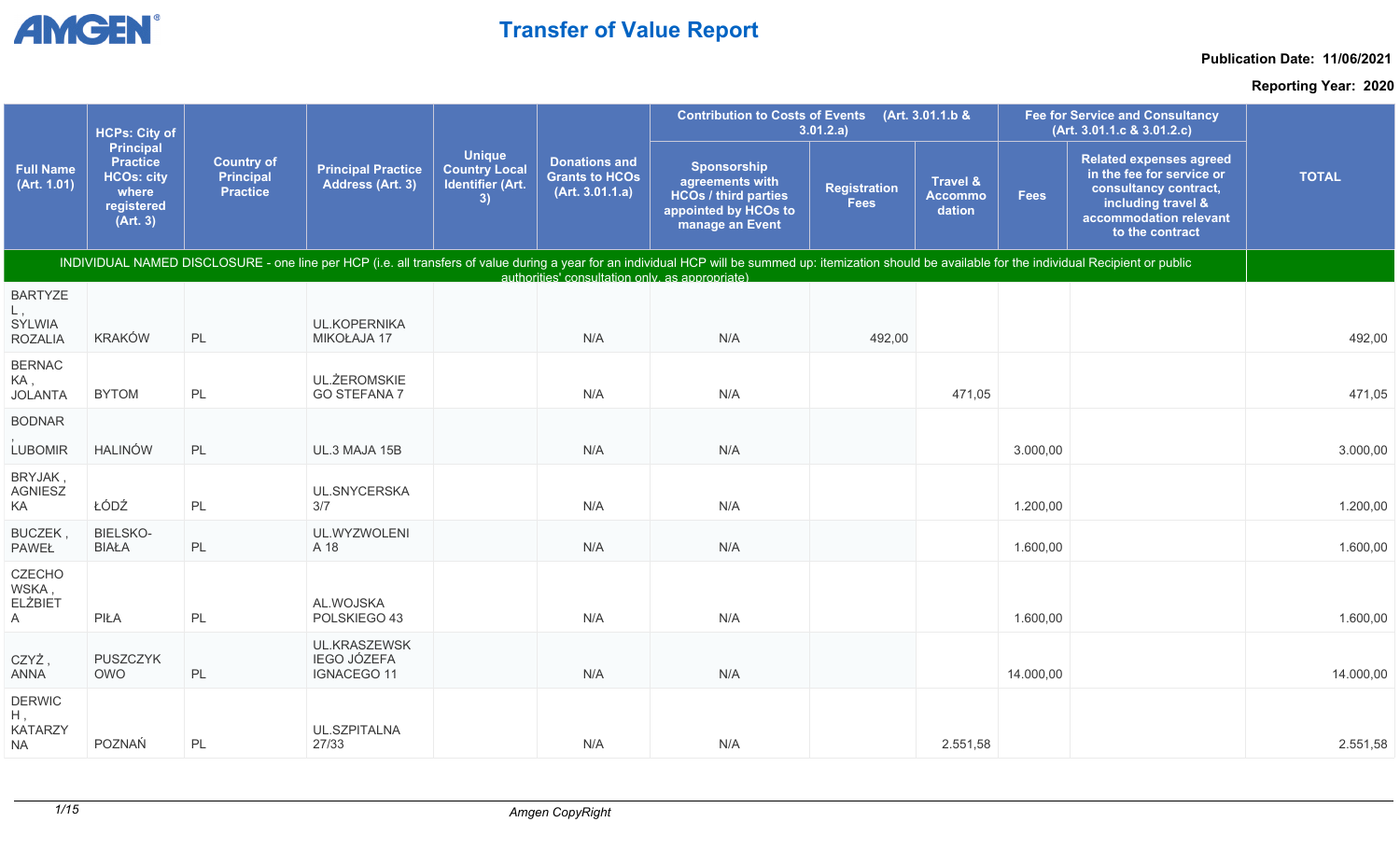

**Publication Date: 11/06/2021**

| <b>DEWICK</b><br>А,<br><b>KATARZY</b><br>NA                           | POZNAŃ                  | PL | <b>UL.28</b><br>CZERWCA 1956<br>R. 194                     | N/A | N/A | 814,11   |        |          | 814,11   |
|-----------------------------------------------------------------------|-------------------------|----|------------------------------------------------------------|-----|-----|----------|--------|----------|----------|
| <b>DOROSZ</b><br>KIEWICZ<br>, HALINA                                  | <b>BIAŁYSTOK</b>        | PL | FABRYCZNA 27                                               | N/A | N/A |          | 170,00 |          | 170,00   |
| <b>HORNO</b><br>WSKA-<br><b>SUCHOŃ</b><br><b>KATARZY</b><br><b>NA</b> | KATOWICE                | PL | UL.MORAWA 31                                               | N/A | N/A |          |        | 341,00   | 341,00   |
| HUS,                                                                  |                         |    | UL.STASZICA                                                |     |     |          |        |          |          |
| <b>MAREK</b>                                                          | LUBLIN                  | PL | STANISŁAWA 11                                              | N/A | N/A |          |        | 2.554,00 | 2.554,00 |
| <b>JAGUSZE</b><br>WSKI,<br><b>MIŁOSZ</b><br><b>JAROSŁA</b><br>W       | <b>GDAŃSK</b>           | PL | UL.DĘBINKI 7                                               | N/A | N/A |          |        | 3.000,00 | 3.000,00 |
| <b>JOCHYM</b><br>SKI,<br>CEZARY                                       | <b>BYDGOSZC</b><br>Ζ    | PL | $\mathbf{L}$<br>ROMANOWSKIE<br>J <sub>2</sub>              | N/A | N/A | 1.116,40 |        |          | 1.116,40 |
| KAŹMIER<br>CZAK,<br>MACIEJ                                            | POZNAŃ                  | PL | UL.SZAMARZEW<br><b>SKIEGO</b><br><b>AUGUSTYNA</b><br>82/84 | N/A | N/A |          |        | 1.400,00 | 1.400,00 |
| KOLASIŃ<br>SKA-<br>ĆWIKŁA,<br><b>AGNIESZ</b><br>KA                    | WARSZAW<br>$\mathsf{A}$ | PL | UL.WAWELSKA<br>15                                          | N/A | N/A | 2.295,00 |        |          | 2.295,00 |
| KOPEĆ,<br>JERZY                                                       | KRAKÓW                  | PL | UL.BATOREGO<br>STEFANA 3                                   | N/A | N/A | 603,54   |        |          | 603,54   |
| KOTECK<br>Α,<br><b>ANAOL</b>                                          | PIŁA                    | PL | AL.WOJSKA<br>POLSKIEGO 43                                  | N/A | N/A |          |        | 1.400,00 | 1.400,00 |
|                                                                       |                         |    |                                                            |     |     |          |        |          |          |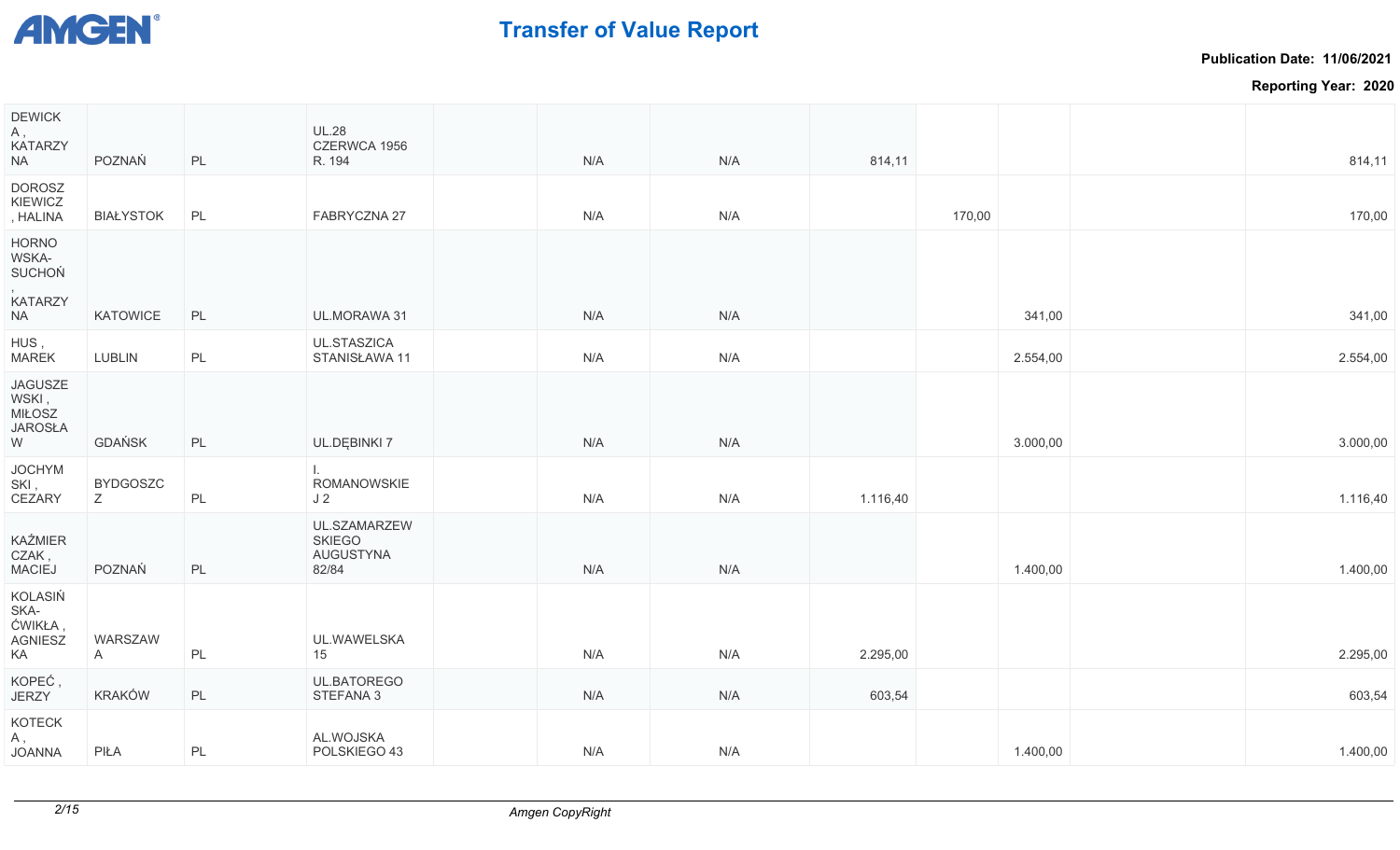

**Publication Date: 11/06/2021**

| <b>KUYDOW</b><br>ICZ,<br><b>UL.KOPERNIKA</b><br>KRAKÓW<br>PL<br>MIKOŁAJA 17<br><b>MARTA</b><br>N/A<br>N/A<br>492,00<br>LEWAND<br>OWSKA,<br>POZNAŃ<br>PL<br>UL.GARBARY 15<br>N/A<br>1.116,40<br>ANNA<br>N/A<br><b>MACHALI</b><br>ŃSKI,<br>AL.POWSTAŃC<br><b>BOGUSŁ</b><br>ÓW WLKP. 72<br>AW<br>SZCZECIN<br>PL<br>N/A<br>N/A<br>2.500,00<br>MACIEJE<br>WSKI,<br>AL.JANA PAWŁA<br>ZAMOŚĆ<br>MAREK<br>PL<br>N/A<br>N/A<br>603,54<br>$II$ 10<br>MARGAŃ<br>SKA,<br>KAZIMIE<br>UL.MONTE<br>RA<br>PRZEMYŚL<br>CASSINO 18<br>PL<br>N/A<br>N/A<br>100,00<br>516,00<br>MIELCZA<br>REK-<br>UL.POZNAŃSKA<br>BIELA,<br>PL<br>N/A<br>N/A<br>1.400,00<br>ANNA<br>KALISZ<br>79<br><b>MILCZAR</b><br>EK,<br>UL.UNII<br><b>SŁAWOM</b><br>SZCZECIN<br>LUBELSKIEJ 1<br>IR<br>PL<br>N/A<br>N/A<br>2.000,00<br>OSĘKOW<br>SKA,<br><b>BOGUMIŁ</b><br>UL.UNII<br>LUBELSKIEJ 1<br>A<br>SZCZECIN<br>PL<br>N/A<br>2.000,00<br>N/A | 1.116,40 |  | 1.116,40 | N/A | N/A | UL.<br>STRZAŁOWSKA<br>22 | PL | SZCZECIN | KRAM,<br>ANDRZEJ |
|------------------------------------------------------------------------------------------------------------------------------------------------------------------------------------------------------------------------------------------------------------------------------------------------------------------------------------------------------------------------------------------------------------------------------------------------------------------------------------------------------------------------------------------------------------------------------------------------------------------------------------------------------------------------------------------------------------------------------------------------------------------------------------------------------------------------------------------------------------------------------------------------------|----------|--|----------|-----|-----|--------------------------|----|----------|------------------|
|                                                                                                                                                                                                                                                                                                                                                                                                                                                                                                                                                                                                                                                                                                                                                                                                                                                                                                      | 492,00   |  |          |     |     |                          |    |          |                  |
|                                                                                                                                                                                                                                                                                                                                                                                                                                                                                                                                                                                                                                                                                                                                                                                                                                                                                                      | 1.116,40 |  |          |     |     |                          |    |          |                  |
|                                                                                                                                                                                                                                                                                                                                                                                                                                                                                                                                                                                                                                                                                                                                                                                                                                                                                                      | 2.500,00 |  |          |     |     |                          |    |          |                  |
|                                                                                                                                                                                                                                                                                                                                                                                                                                                                                                                                                                                                                                                                                                                                                                                                                                                                                                      | 603,54   |  |          |     |     |                          |    |          |                  |
|                                                                                                                                                                                                                                                                                                                                                                                                                                                                                                                                                                                                                                                                                                                                                                                                                                                                                                      | 616,00   |  |          |     |     |                          |    |          |                  |
|                                                                                                                                                                                                                                                                                                                                                                                                                                                                                                                                                                                                                                                                                                                                                                                                                                                                                                      | 1.400,00 |  |          |     |     |                          |    |          |                  |
|                                                                                                                                                                                                                                                                                                                                                                                                                                                                                                                                                                                                                                                                                                                                                                                                                                                                                                      | 2.000,00 |  |          |     |     |                          |    |          |                  |
|                                                                                                                                                                                                                                                                                                                                                                                                                                                                                                                                                                                                                                                                                                                                                                                                                                                                                                      | 2.000,00 |  |          |     |     |                          |    |          |                  |
| OS.ZŁOTEJ<br><b>MAŁGOR</b><br>KRAKÓW<br>JESIENI 1<br>ZATA<br>PL<br>N/A<br>N/A<br>492,00                                                                                                                                                                                                                                                                                                                                                                                                                                                                                                                                                                                                                                                                                                                                                                                                              | 492,00   |  |          |     |     |                          |    |          | RAŹNY,           |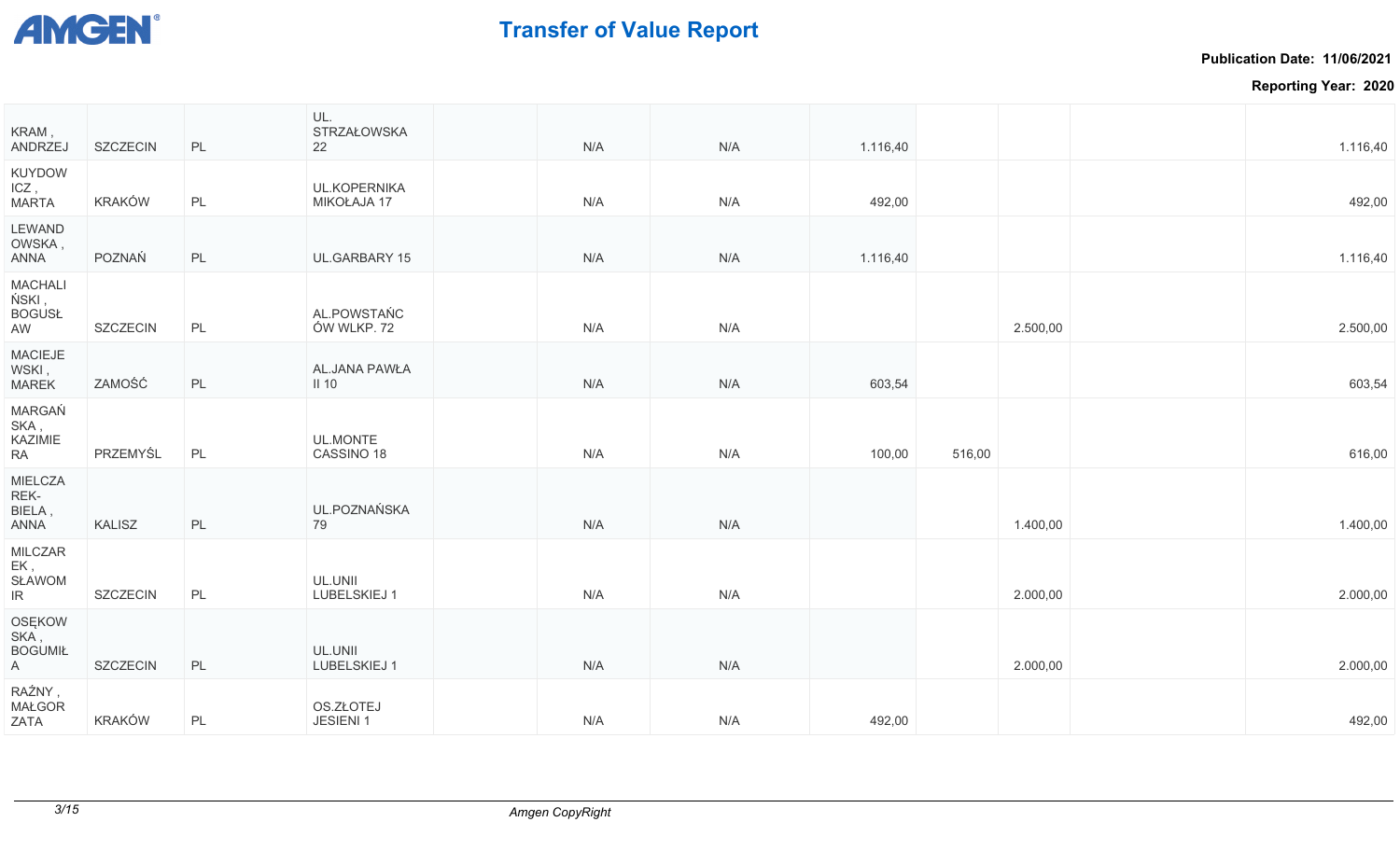

**Publication Date: 11/06/2021**

| RUPA-<br><b>MATYSE</b><br>Κ,<br><b>JOANNA</b>             | POZNAŃ         | PL                                                       | UL.SZAMARZEW<br><b>SKIEGO</b><br><b>AUGUSTYNA</b><br>82/84                         | N/A | N/A                                                                                                        |           |        | 1.400,00             |                | 1.400,00   |
|-----------------------------------------------------------|----------------|----------------------------------------------------------|------------------------------------------------------------------------------------|-----|------------------------------------------------------------------------------------------------------------|-----------|--------|----------------------|----------------|------------|
| SOMMER<br>FELD,<br><b>KRZYSZT</b><br>OF                   | SZCZECIN       | PL                                                       | UL.DUŃSKA<br>45A/26                                                                | N/A | N/A                                                                                                        |           |        | 1.800,00             |                | 1.800,00   |
| <b>SZCZEPA</b><br>NIAK,<br><b>TOMASZ</b>                  | POZNAŃ         | PL                                                       | UL.SZAMARZEW<br><b>SKIEGO</b><br><b>AUGUSTYNA</b><br>82/84                         | N/A | N/A                                                                                                        |           | 160,00 |                      |                | 160,00     |
| <b>SZEWCZ</b><br>YK,<br><b>ALINA</b>                      | WAŁBRZYC<br>H  | PL                                                       | UL.GŁÓWNA 4                                                                        | N/A | N/A                                                                                                        |           |        | 1.123,00             |                | 1.123,00   |
| <b>SZWEDY</b><br>Κ,<br><b>PAWEŁ</b>                       | <b>KRAKÓW</b>  | PL                                                       | OS.ZŁOTEJ<br>JESIENI 1                                                             | N/A | N/A                                                                                                        | 492,00    |        | 3.625,00             |                | 4.117,00   |
| <b>TWARDO</b><br>SZ,<br><b>ALAM</b>                       | <b>GLIWICE</b> | PL                                                       | UL.WYBRZEŻE<br>ARMII<br>KRAJOWEJ 15                                                | N/A | N/A                                                                                                        | 448,45    |        |                      |                | 448,45     |
| ULRICH,<br><b>MONIKA</b>                                  |                | PL                                                       |                                                                                    | N/A | N/A                                                                                                        |           |        | 1.362,00             |                | 1.362,00   |
| WARZYB<br>OK,<br><b>KATARZY</b><br><b>NA</b>              | <b>RZESZÓW</b> | PL                                                       | UL.SZOPENA<br>FRYDERYKA 2                                                          | N/A | N/A                                                                                                        |           |        | 1.555,00             |                | 1.555,00   |
| WESOŁO<br>WSKI,<br><b>PIOTR</b><br>WŁODZI<br><b>MIERZ</b> | WARSZAW<br>A   | PL                                                       | AL.SOLIDARNO<br>ŚCI 67                                                             | N/A | N/A                                                                                                        | 603,54    |        |                      |                | 603,54     |
|                                                           |                |                                                          |                                                                                    |     | OTHER, NOT INCLUDED ABOVE - where information cannot be disclosed on an individual basis for legal reasons |           |        |                      |                |            |
|                                                           |                |                                                          | Aggregate amount attributable to transfers of value to such Recipients - Art. 3.02 | N/A | N/A                                                                                                        | 80.585,07 |        | 55.962,28 849.624,39 | 3.193,10       | 989.364,84 |
|                                                           |                | Number of Recipients in aggregate disclosure - Art. 3.02 |                                                                                    | N/A | N/A                                                                                                        | 119       | 83     | 254                  | $\overline{1}$ | 378        |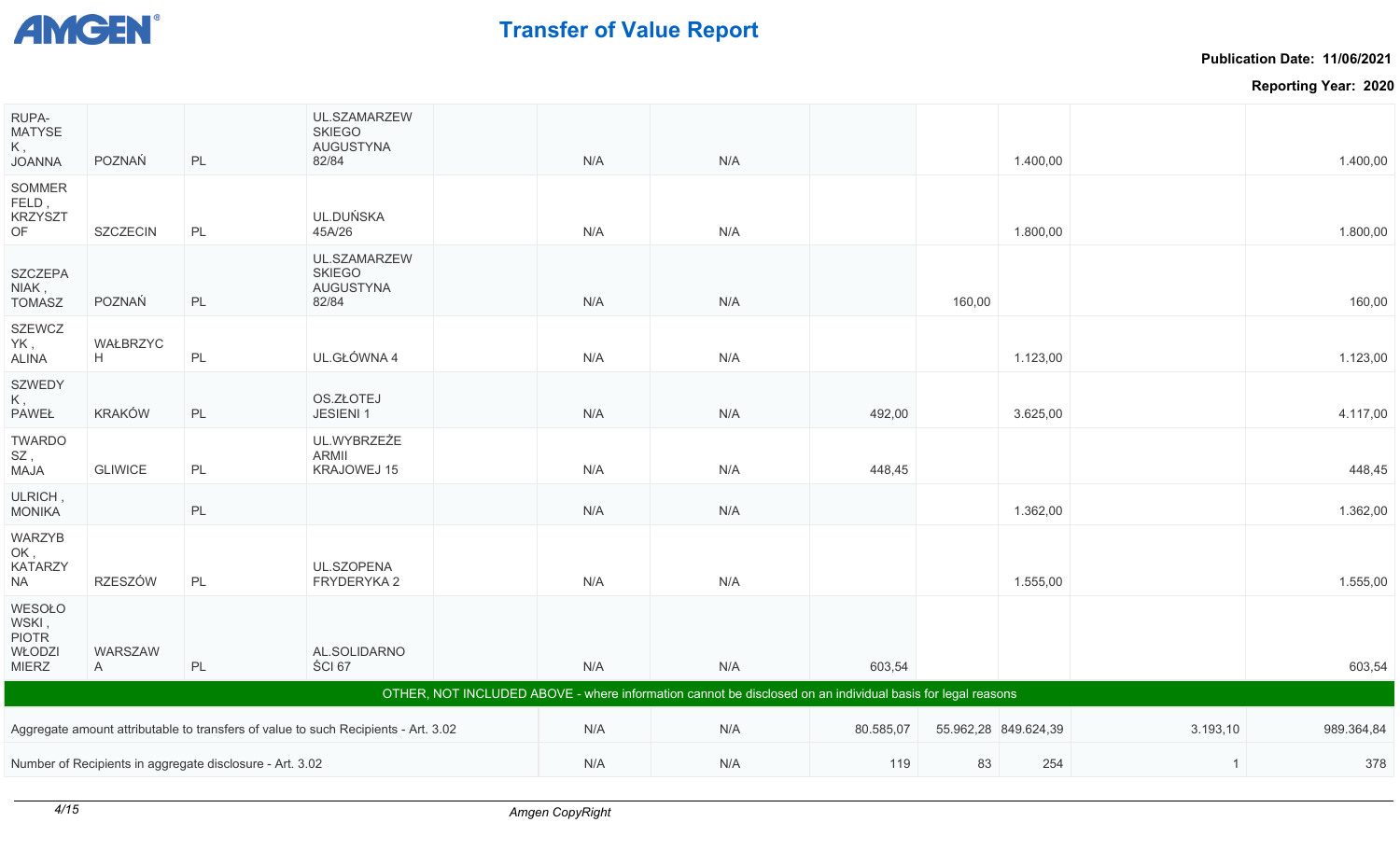

Г

# **Transfer of Value Report**

**Publication Date: 11/06/2021**

|                                                                                                                   | % of number of Recipients in the aggreate disclosure in the total number of Recipients<br>disclosed - Art. 3.02 |    |                                |  |           | N/A             | 89% | 94% | 93% | 100%                                                                                                                                                                                                                           | 91%       |
|-------------------------------------------------------------------------------------------------------------------|-----------------------------------------------------------------------------------------------------------------|----|--------------------------------|--|-----------|-----------------|-----|-----|-----|--------------------------------------------------------------------------------------------------------------------------------------------------------------------------------------------------------------------------------|-----------|
|                                                                                                                   |                                                                                                                 |    |                                |  |           | as appropriate) |     |     |     | INDIVIDUAL NAMED DISCLOSURE - one line per HCO (i.e. all transfers of value during a year for an individual HCO will be summed up: itemization should be available for the individual Recipient or public authorities' consult |           |
| <b>AGENCJA</b><br>FM SP. Z<br>O. O.                                                                               | SOPOT                                                                                                           | PL | UL. KRÓTKA 4/1                 |  |           | 30.000,00       |     |     |     |                                                                                                                                                                                                                                | 30.000,00 |
| <b>BESKIDZ</b><br>KIE<br>CENTRU<br>M<br>ONKOLO<br>GII-<br><b>SZPITAL</b><br>MIEJSKI<br><b>IM.JANA</b><br>PAWŁA II | BIELSKO-<br><b>BIAŁA</b>                                                                                        | PL | UL.WYZWOLENI<br>A 18           |  | 23.747,28 |                 |     |     |     |                                                                                                                                                                                                                                | 23.747,28 |
| <b>BIURO</b><br><b>JORDAN</b><br><b>JACEC</b><br>LEGENDZ<br><b>IEWICZ</b>                                         | <b>KRAKOW</b>                                                                                                   | PL | UL. GESIA 8                    |  |           | 6.000,00        |     |     |     |                                                                                                                                                                                                                                | 6.000,00  |
| <b>BUSINES</b><br>S<br><b>SERVICE</b><br>GALOP<br><b>KRYSTYN</b><br>A<br><b>GOŁĄBEK</b>                           | KATOWICE                                                                                                        | PL | UL. ORDONA 7<br><b>LOK XIV</b> |  |           | 18.000,00       |     |     |     |                                                                                                                                                                                                                                | 18.000,00 |
| CENTRAL<br>NY.<br><b>SZPITAL</b><br><b>KLINICZN</b><br>Y MSWIA<br>W<br>WARSZA<br>WIE                              | WARSZAW<br>A                                                                                                    | PL | UL.WOŁOSKA<br>137              |  | 30.000,00 |                 |     |     |     |                                                                                                                                                                                                                                | 30.000,00 |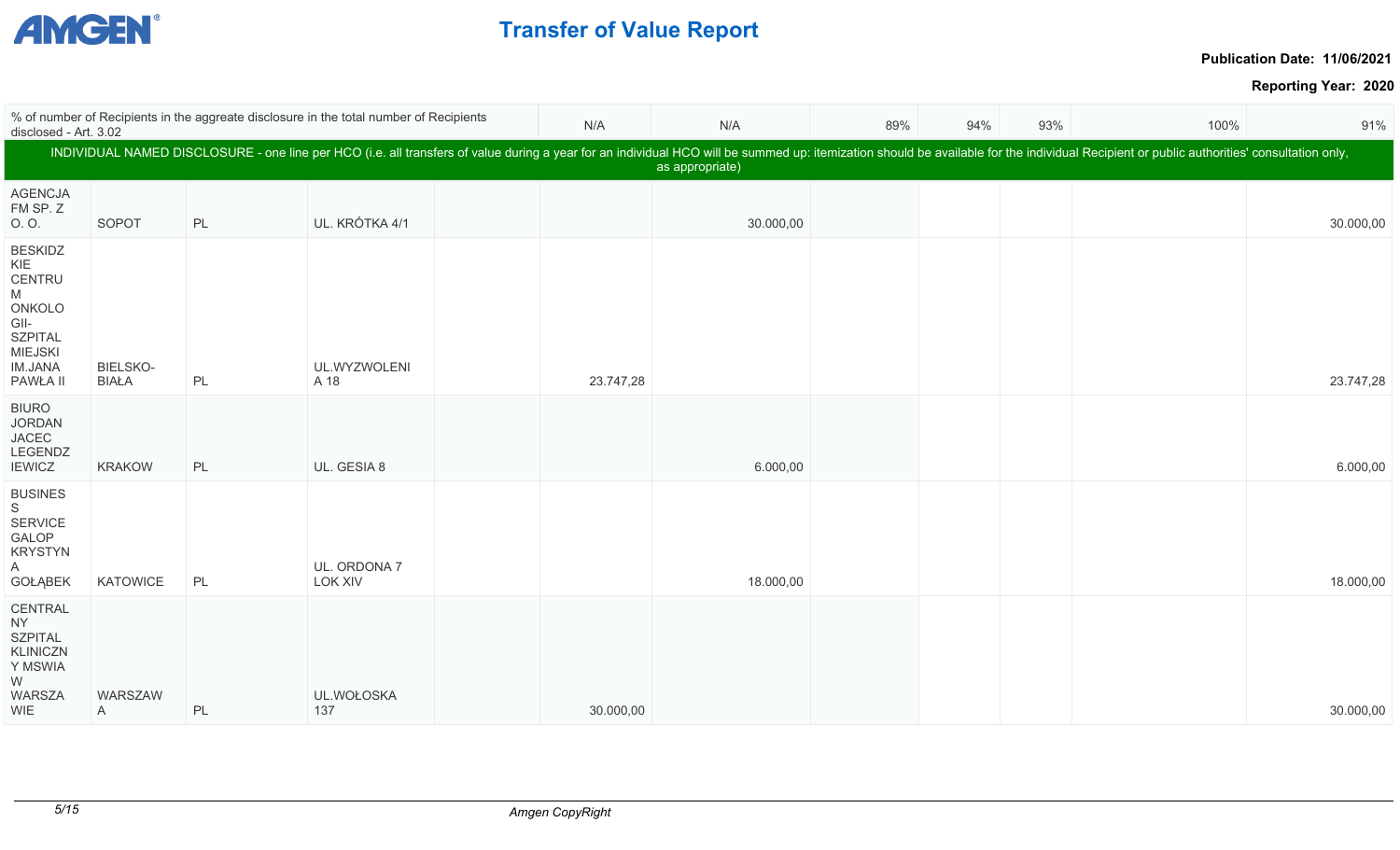

**Publication Date: 11/06/2021**

| CENTRAL<br>NY.<br><b>SZPITAL</b><br><b>KLINICZN</b><br>Y, UCK<br>WUM                       | WARSZAW<br>$\mathsf{A}$ | PL | UL.BANACHA<br>STEFANA 1A     | 30.000,00 |           |  | 30.000,00 |
|--------------------------------------------------------------------------------------------|-------------------------|----|------------------------------|-----------|-----------|--|-----------|
| <b>FORUM</b><br>MEDIA<br><b>POLSKA</b><br>SP ZOO                                           | POZNAN                  | PL | UL. POLSKA 13                |           | 16.000,00 |  | 16.000,00 |
| <b>FUNDACJ</b><br>A<br>CENTRU<br>M<br>LECZENIA<br><b>SZPICZAK</b><br>A                     | KRAKÓW                  | PL | UL. IGNACEGO<br>ŁUKASIEWICZA | 20.000,00 |           |  | 20.000,00 |
| <b>FUNDACJ</b><br>A<br>OŚRODE<br>K BADAŃ<br><b>MEDYCZ</b><br><b>NYCH</b>                   | KRAKÓW                  | PL | UL.BESKIDZKA<br>37/7         |           | 5.000,00  |  | 5.000,00  |
| <b>FUNDACJ</b><br>A<br><b>POLSKA</b><br>LIGA<br><b>WALKIZ</b><br>RAKIEM                    | WARSZAW<br>$\mathsf{A}$ | PL | NOWOLIPKI 9B                 | 5.000,00  |           |  | 5.000,00  |
| <b>FUNDACJ</b><br>A RAK<br><b>NIE MUSI</b><br>BOLEĆ<br>IM.DR<br>MACIEJA<br><b>HILGIERA</b> | WARSZAW<br>A            | PL | UL.MARYMONC<br>KA 51/6       |           | 18.000,00 |  | 18.000,00 |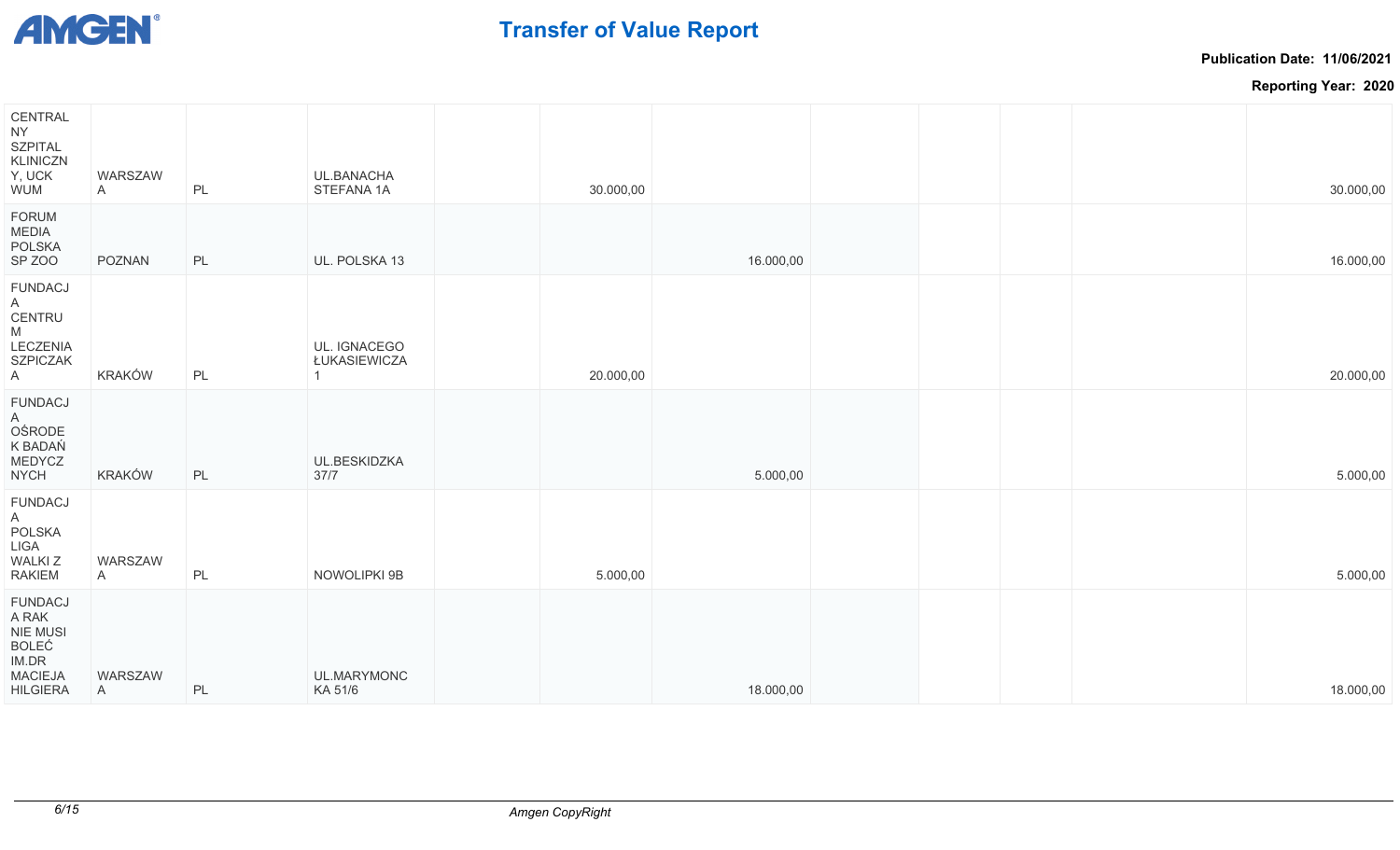

**Publication Date: 11/06/2021**

| <b>FUNDACJ</b><br>$\mathsf{A}$<br>ŚLĄSKIE<br>GO<br>CENTRU<br>M<br><b>CHORÓB</b><br><b>SERCA</b>                                                                                                                                                                         | ZABRZE                         | PL            | WOLNOŚCI 182                        |           | 5.000,00   | 5.000,00   |
|-------------------------------------------------------------------------------------------------------------------------------------------------------------------------------------------------------------------------------------------------------------------------|--------------------------------|---------------|-------------------------------------|-----------|------------|------------|
| GÓRNOŚ<br>LĄSKA<br><b>FUNDACJ</b><br>$\mathsf{A}$<br>ONKOLO<br><b>GICZNA</b><br><b>NA</b><br><b>RZECZ</b><br>ODDZIAŁ<br>$\cup$<br>CENTRU<br>$\mathsf{M}% _{T}=\mathsf{M}_{T}\!\left( a,b\right) ,\ \mathsf{M}_{T}=\mathsf{M}_{T}\!\left( a,b\right) ,$<br>ONKOLO<br>GII | <b>GLIWICE</b>                 | PL            | UL.WYBRZEŻE<br>ARMII<br>KRAJOWEJ 15 | 30.000,00 |            | 30.000,00  |
| <b>GRADATI</b><br>M<br><b>GRAZYNA</b><br><b>HOROWIT</b><br>Z                                                                                                                                                                                                            | <b>TARNOWO</b><br>PODGORN<br>Е | $\mathsf{PL}$ | UL OWOCOWA<br>10                    |           | 21.000,00  | 21.000,00  |
| <b>GREENLI</b><br>GHT<br>CONSULT<br>ING SP. Z<br>O.O.                                                                                                                                                                                                                   | ŁÓDŹ                           | $\mathsf{PL}$ | SZMARAGDOW<br>A 1                   |           | 24.000,00  | 24.000,00  |
| <b>HEMATO</b><br>ONKOLO<br>GIA.PL<br>AGNIESZ<br>KA<br><b>GIANNOP</b><br>OULOS                                                                                                                                                                                           | LUBLIN                         | PL            | KILINSKIEGO 18                      |           | 101.825,00 | 101.825,00 |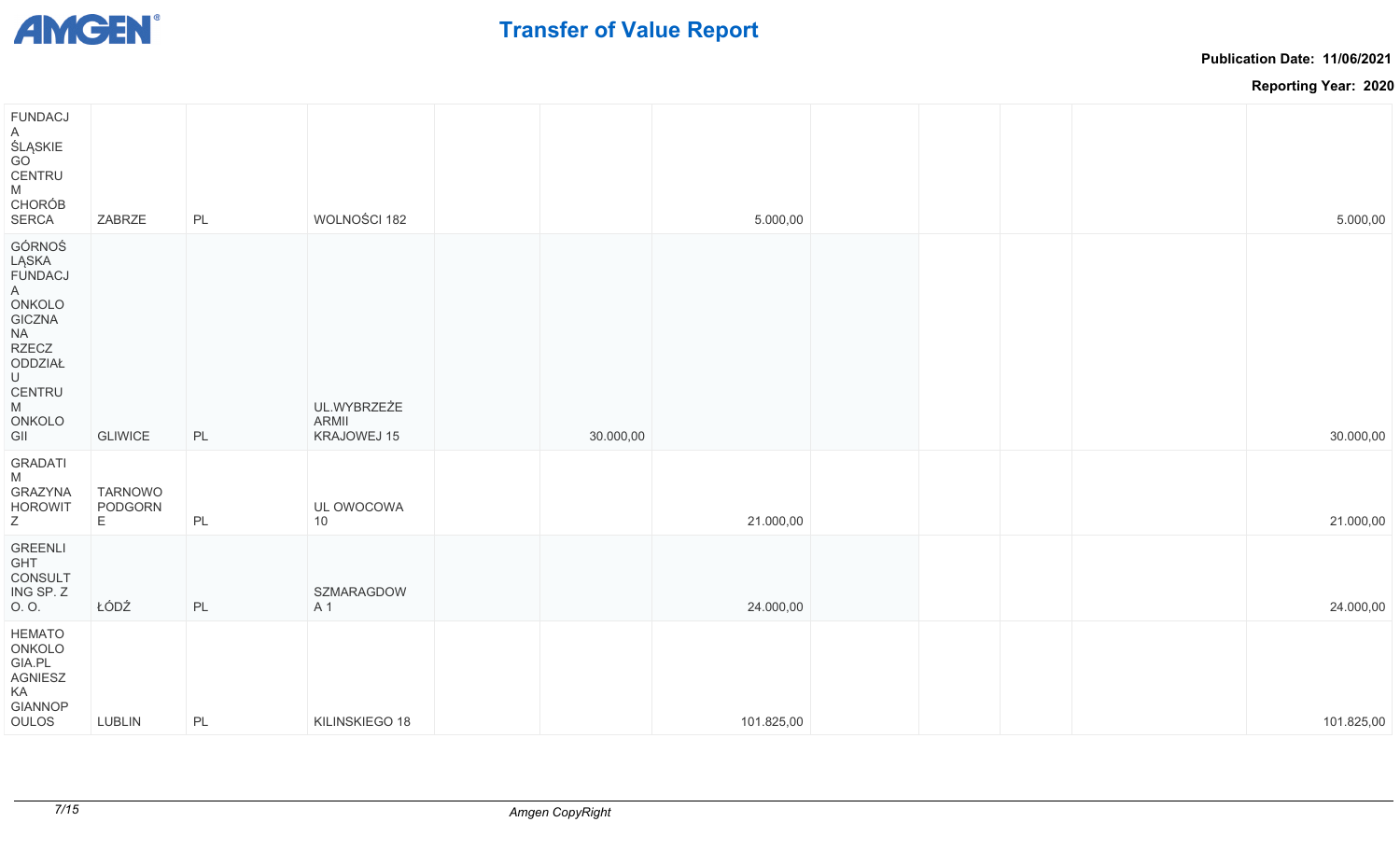

**Publication Date: 11/06/2021**

| <b>INSTYTUT</b><br>CENTRU<br>M<br><b>ZDROWIA</b><br>MATKI<br><b>POLKI</b>                                                     | ŁÓDŹ         | PL            | UL.RZGOWSKA<br>281/289                        | 8.500,00  |            |  | 8.500,00   |  |
|-------------------------------------------------------------------------------------------------------------------------------|--------------|---------------|-----------------------------------------------|-----------|------------|--|------------|--|
| <b>INSTYTUT</b><br><b>GENETYK</b><br>$\mathbf{H}$<br><b>IMMUNOL</b><br>OGII<br><b>GENIM</b><br>SP.Z 0.0.                      | LUBLIN       | PL            | <b>UL.FILARETÓW</b><br>27/2                   |           | 6.000,00   |  | 6.000,00   |  |
| <b>INTERDY</b><br><b>SCYPLIN</b><br>ARNA<br><b>AKADEMI</b><br>A<br>MEDYCY<br>NY I<br><b>PRAKTYC</b><br>ZNEJ<br>SP.Z O.O.      | WARSZAW<br>A | PL            | <b>UL.DICKENSA</b><br>KAROLA 34/40            |           | 273.400,00 |  | 273.400,00 |  |
| <b>MEDIUS</b><br>SP.Z.O.O.                                                                                                    | WARSZAW<br>A | $\mathsf{PL}$ | UL. OKREZNA<br>49A                            |           | 10.000,00  |  | 10.000,00  |  |
| MED<br><b>SPACE</b><br>S.C.                                                                                                   | LUBLIN       | PL            | UL<br><b>KRAKOWSKIE</b><br>PRZEDMIESCIE<br>36 |           | 29.500,00  |  | 29.500,00  |  |
| <b>NARODO</b><br>WY<br><b>INSTYTUT</b><br>ONKOLO<br>GII<br><b>IM.MARII</b><br><b>SKŁODO</b><br><b>WSKIEJ-</b><br><b>CURIE</b> | WARSZAW<br>A | PL            | UL.ROENTGENA<br>WILHELMA<br>KONRADA 5         | 64.193,98 |            |  | 64.193,98  |  |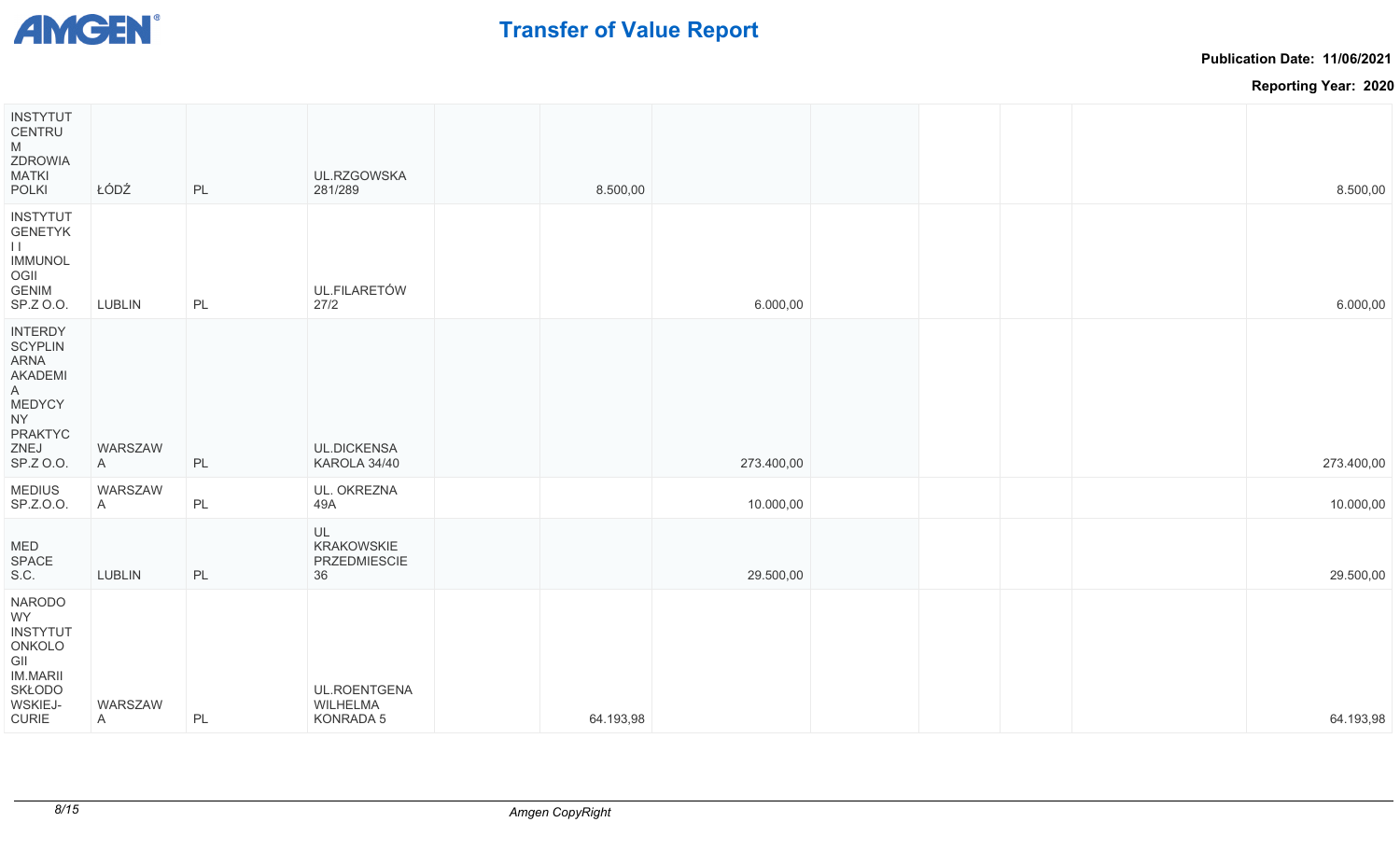

**Publication Date: 11/06/2021**

| PAIZ<br>KONSULT<br>ING SP. Z<br>O.O.                                                                      | <b>LUBLIN</b> | PL | <b>CZEREMCHOW</b><br>A 21    |            | 15.000,00  |  | 15.000,00  |
|-----------------------------------------------------------------------------------------------------------|---------------|----|------------------------------|------------|------------|--|------------|
| PODKARP<br><b>ACKA OIA</b>                                                                                | RZESZÓW       | PL | UL.JAGIELLOŃS<br>KA 23/5     |            | 2.500,00   |  | 2.500,00   |
| <b>POLNET</b><br>SP. Z 0.0                                                                                | KATOWICE      | PL | UL.FRANCUSKA<br>23           |            | 42.276,42  |  | 42.276,42  |
| POLSKIE<br><b>TOWARZ</b><br><b>YSTWO</b><br><b>KARDIOL</b><br>OGICZNE<br>ODDZIAŁ<br>WŁOCŁA<br><b>WSKI</b> | WŁOCŁAW<br>EK | PL | UL.WIENIECKA<br>49           |            | 150.000,00 |  | 150.000,00 |
| POLSKIE<br><b>TOWARZ</b><br>YSTWO<br><b>LIPIDOLO</b><br>GICZNE                                            | ŁÓDŹ          | PL | UL.<br>ZEROMSKIEGO<br>113    |            | 110.507,62 |  | 110.507,62 |
| POLSKIE<br><b>TOWARZ</b><br><b>YSTWO</b><br>NEFROLO<br>GICZNE<br>ZARZĄD<br>GŁÓWNY                         | WARSZAW<br>A  | PL | UL.NOWOGROD<br><b>ZKA 59</b> |            | 15.000,00  |  | 15.000,00  |
| POLSKIE<br><b>TOWARZ</b><br>YSTWO<br>ONKOLO<br>GICZNE                                                     | WARSZAW<br>A  | PL | UL.<br>ROENTGENA 5           |            | 17.000,00  |  | 17.000,00  |
| PORADNI<br>E.<br>SPEC.SP<br><b>SK SUM</b>                                                                 | KATOWICE      | PL | <b>UL.FRANCUSKA</b><br>20/24 | 125.265,10 |            |  | 125.265,10 |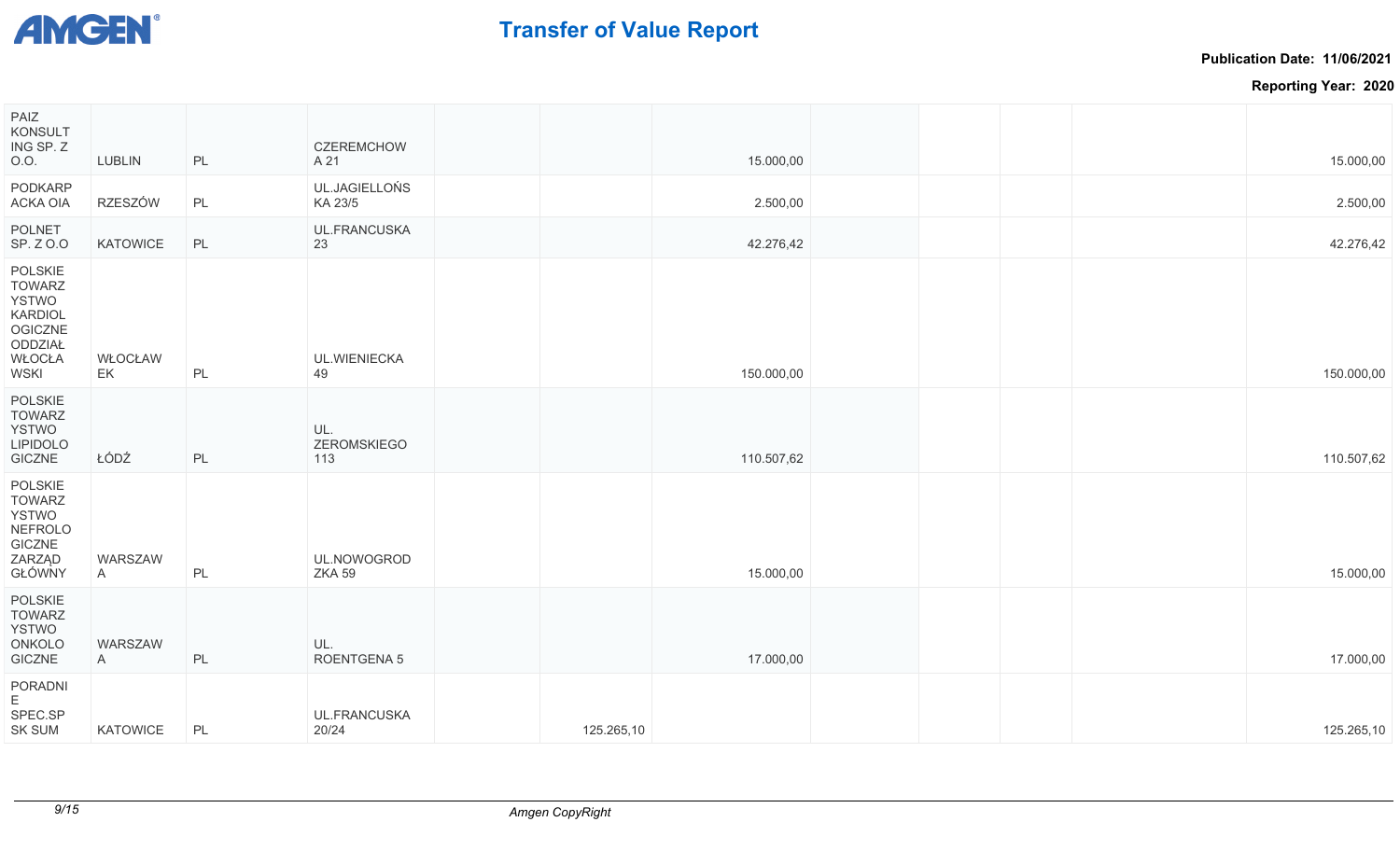

**Publication Date: 11/06/2021**

| SPECJALI<br><b>STYCZNY</b><br><b>SZPITAL</b><br>ONKOLO<br><b>GICZNY</b><br>NU-MED<br>SP.Z 0.0.                                 | <b>TOMASZÓ</b><br>W<br><b>MAZOWIEC</b><br>KI | PL | <b>UL.JANA PAWŁA</b><br>$II$ 35    | 30.955,54 |  |  | 30.955,54 |
|--------------------------------------------------------------------------------------------------------------------------------|----------------------------------------------|----|------------------------------------|-----------|--|--|-----------|
| SP<br><b>SZPITAL</b><br><b>KLINICZN</b><br><b>Y NR 1</b><br>PUM<br>IM.PROF.<br><b>TADEUSZ</b><br>A<br>SOKOŁO<br><b>WSKIEGO</b> | SZCZECIN                                     | PL | UL.UNII<br>LUBELSKIEJ 1            | 30.000,00 |  |  | 30.000,00 |
| SPZOZ<br>CENTRAL<br>NY<br><b>SZPITAL</b><br><b>KLINICZN</b><br>Y.<br><b>UNIWERS</b><br>YTETU<br>MEDYCZ<br>NEGO W<br>ŁODZI      | ŁÓDŹ                                         | PL | POMORSKA 251                       | 30.000,00 |  |  | 30.000,00 |
| SP ZOZ<br><b>SZPITAL</b><br><b>UNIWERS</b><br><b>YTECKIW</b><br><b>KRAKOWI</b><br>E.                                           | KRAKÓW                                       | PL | <b>UL.KOPERNIKA</b><br>MIKOŁAJA 36 | 30.000,00 |  |  | 30.000,00 |
| SP ZOZ<br>USK NR<br>$1 -$<br><b>PORADNI</b><br>E.                                                                              | ŁÓDŹ                                         | PL | UL.KOPCIŃSKIE<br>GO 22             | 30.000,00 |  |  | 30.000,00 |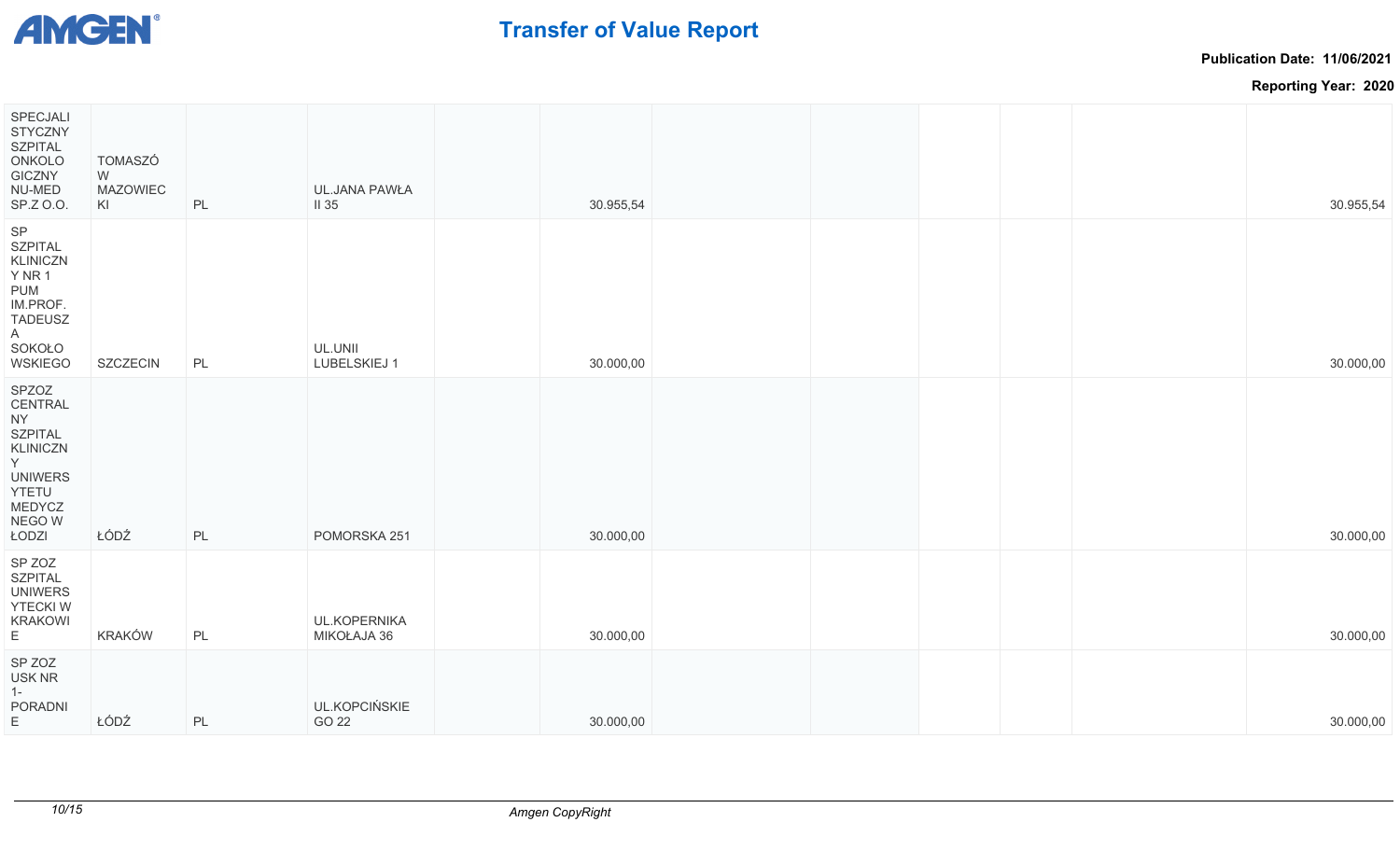

**Publication Date: 11/06/2021**

| <b>STOWAR</b><br>ZYSZENIE<br>KOBIET<br>ONKOLO<br>GII<br>POLSKIEJ<br>RAKMISJ<br>A                                   | WARSZAW<br>$\mathsf{A}$ | PL | ZAPŁOCIE 21 A                           |            | 50.000,00 |  | 50.000,00  |
|--------------------------------------------------------------------------------------------------------------------|-------------------------|----|-----------------------------------------|------------|-----------|--|------------|
| <b>STOWAR</b><br>ZYSZENIE<br>POLSKA<br><b>KOALICJA</b><br><b>MEDYCY</b><br>NY I<br>PERSONA<br><b>LIZOWAN</b><br>EJ | WARSZAW<br>A            | PL | UL.ROENTGENA<br>WILHELMA<br>KONRADA 5   |            | 10.000,00 |  | 10.000,00  |
| ŚWIĘTOK<br>RZYSKIE<br>CENTRU<br>M<br>ONKOLO<br>GII SP<br>ZOZ                                                       | KIELCE                  | PL | UL.ARTWIŃSKIE<br>GO STEFANA 3           | 12.314,00  |           |  | 12.314,00  |
| <b>SYMPOSI</b><br>UM<br><b>CRACOVI</b><br>ENSE SP<br>ZO O                                                          | <b>KRAKOW</b>           | PL | UL KRUPNICZA<br>3                       |            | 4.065,00  |  | 4.065,00   |
| <b>SZPITAL</b><br>DLA<br><b>DOROSŁY</b><br>СH                                                                      | CHORZÓW                 | PL | UL.STRZELCÓW<br><b>BYTOMSKICH</b><br>11 | 30.000,00  |           |  | 30.000,00  |
| <b>SZPITAL</b><br><b>KLINICZN</b><br>Y.<br>PRZEMIE<br>NIENIA<br>PAŃSKIE<br>GO UM W<br><b>POZNANI</b><br>U          | POZNAŃ                  | PL | UL.DŁUGA 1/2                            | 458.538,50 |           |  | 458.538,50 |
|                                                                                                                    |                         |    |                                         |            |           |  |            |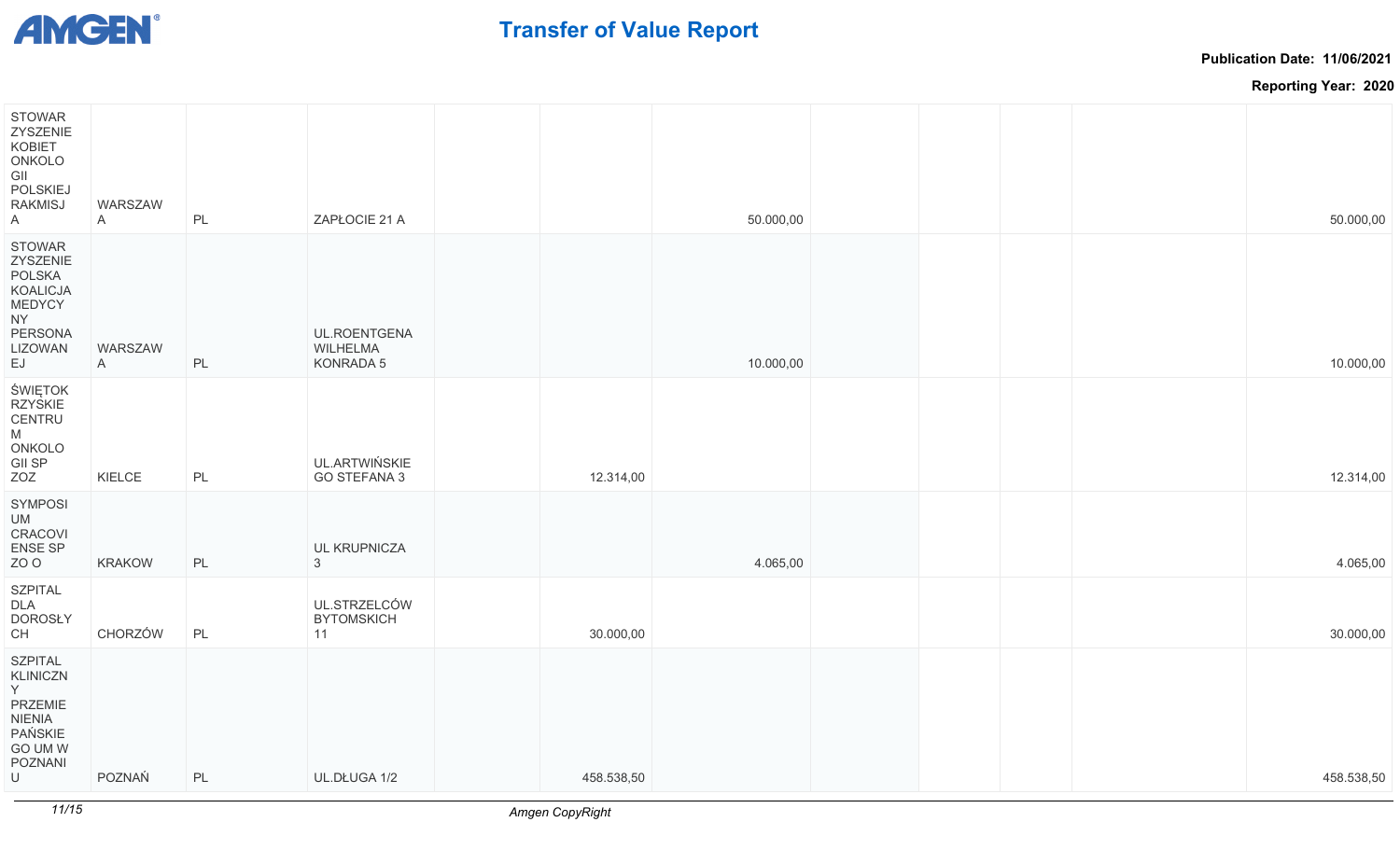

**Publication Date: 11/06/2021**

| SZPITAL<br>SPECJALI<br><b>STYCZNY</b><br><b>IM.LUDWI</b><br>KA<br>RYDYGIE<br>RA SP.Z<br>0.0.    | <b>KRAKÓW</b>           | PL | OS.ZŁOTEJ<br>JESIENI 1   | 30.000,00 |  |  | 30.000,00 |
|-------------------------------------------------------------------------------------------------|-------------------------|----|--------------------------|-----------|--|--|-----------|
| <b>SZPITAL</b><br>W<br>DĘBNIE<br>IM.<br>ŚWIETEJ<br>MATKI<br><b>TERESY Z</b><br>KALKUTY<br>SPZOO | DĘBNO                   | PL | UL. KOSCIUSZKI<br>58     | 5.000,00  |  |  | 5.000,00  |
| SZPITAL<br>WOJEWÓ<br>DZKI W<br>OPOLU                                                            | OPOLE                   | PL | UL.KOŚNEGO<br>53         | 5.500,00  |  |  | 5.500,00  |
| <b>UNIWERS</b><br><b>YTECKIE</b><br>CENTRU<br>M<br>KLINICZN<br>E                                | GDAŃSK                  | PL | UL.DĘBINKI 7             | 40.000,00 |  |  | 40.000,00 |
| <b>UNIWERS</b><br><b>YTECKIE</b><br>CENTRU<br>M<br>KLINICZN<br>E WUM                            | WARSZAW<br>$\mathsf{A}$ | PL | UL.BANACHA<br>STEFANA 1A | 64.675,00 |  |  | 64.675,00 |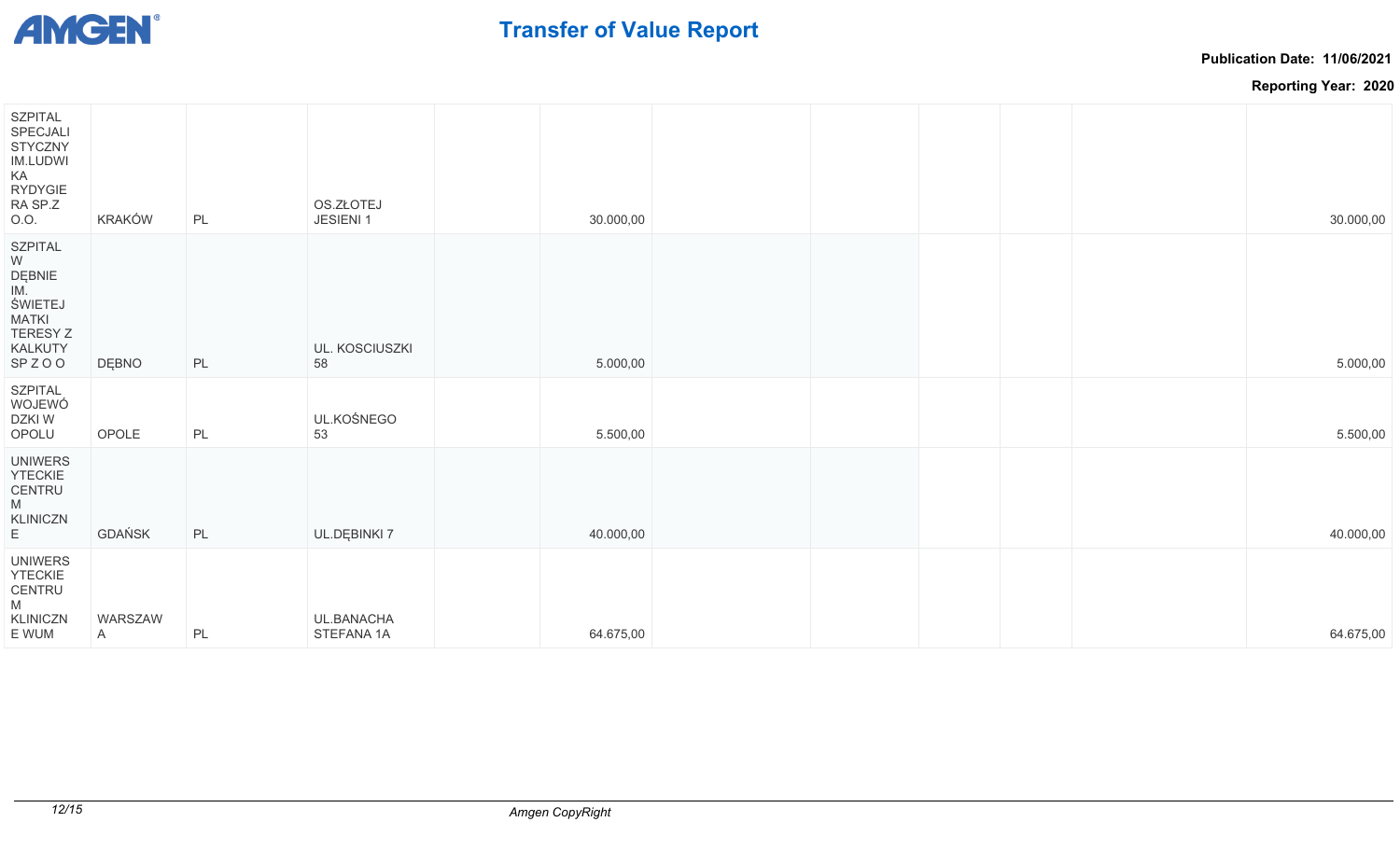

**Publication Date: 11/06/2021**

| <b>UNIWERS</b><br><b>YTECKI</b><br><b>SZPITAL</b><br><b>KLINICZN</b><br>Y IM.JANA<br><b>MIKULICZ</b><br>A-<br>RADECKI<br>EGO WE<br><b>WROCŁA</b><br>WIU | WROCŁAW          | PL | UL.BOROWSKA<br>213                     | 30.000,00  |           |  | 30.000,00  |
|---------------------------------------------------------------------------------------------------------------------------------------------------------|------------------|----|----------------------------------------|------------|-----------|--|------------|
| <b>UNIWERS</b><br><b>YTECKI</b><br><b>SZPITAL</b><br><b>KLINICZN</b><br>Y W<br><b>BIAŁYMS</b><br>TOKU                                                   | <b>BIAŁYSTOK</b> | PL | UL.CURIE-<br>SKŁODOWSKIEJ<br>MARII 24A | 30.000,00  |           |  | 30.000,00  |
| <b>WIELKOP</b><br>OLSKIE<br>CENTRU<br>M<br>ONKOLO<br>GII<br><b>IM.MARII</b><br><b>SKŁODO</b><br>WSKIEJ-<br><b>CURIE</b>                                 | POZNAŃ           | PL | UL.GARBARY 15                          |            | 10.000,00 |  | 10.000,00  |
| WOJEWÓ<br><b>DZKIE</b><br>WIELOSP<br>EC.CENT<br>RUM<br>ONKOLO<br><b>GII I</b><br><b>TRAUMAT</b><br>OLOGII<br>IM.M.KOP<br><b>ERNIKA</b>                  | ŁÓDŹ             | PL | UL.PABIANICKA<br>62                    | 119.400,00 |           |  | 119.400,00 |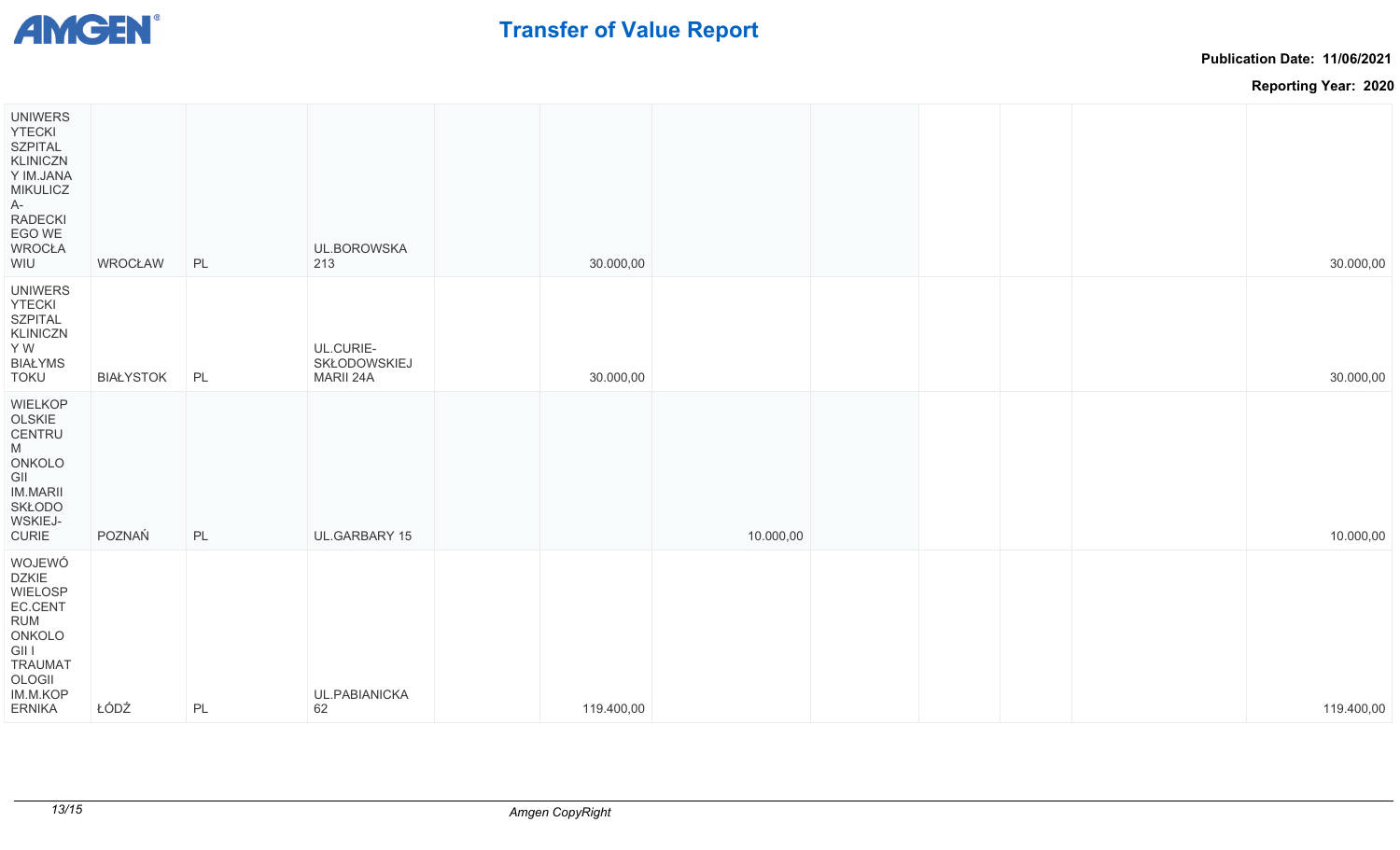

**Publication Date: 11/06/2021**

**Reporting Year: 2020**

| WOJEWÓ<br>DZKI<br><b>SZPITAL</b><br>SPECJALI<br><b>STYCZNY</b><br>W                                                    |                |    | UL.IWASZKIEWI<br>CZA                                                               |           |                                                                                                            |  |            |
|------------------------------------------------------------------------------------------------------------------------|----------------|----|------------------------------------------------------------------------------------|-----------|------------------------------------------------------------------------------------------------------------|--|------------|
| <b>LEGNICY</b>                                                                                                         | <b>LEGNICA</b> | PL | JAROSŁAWA 5                                                                        | 57.138,48 |                                                                                                            |  | 57.138,48  |
| WOJEWÓ<br>DZKI<br><b>SZPITAL</b><br>SPECJALI<br><b>STYCZNY</b><br>W<br><b>OLSZTYNI</b><br>E.                           | OLSZTYN        | PL | UL.ŻOŁNIERSKA<br>18                                                                | 1.456,98  |                                                                                                            |  | 1.456,98   |
| WOJSKO<br><b>WY</b><br><b>INSTYTUT</b><br>MEDYCZ<br>NY-<br>CENTRAL<br>NY<br><b>SZPITAL</b><br><b>KLINICZN</b><br>Y MON | WARSZAW<br>A   | PL | UL.SZASERÓW<br>128                                                                 | 89.004,15 |                                                                                                            |  | 89.004,15  |
| <b>WYDAWN</b><br><b>ICTWO</b><br><b>TERMEDI</b><br>A SP. Z<br>0.0.                                                     | POZNAŃ         | PL | UL.KLEEBERGA<br>FRANCISZKA 8                                                       |           | 314.500,00                                                                                                 |  | 314.500,00 |
| <b>WYDAWN</b><br><b>ICTWO</b><br>VIA<br><b>MEDICA</b>                                                                  | <b>GDAŃSK</b>  | PL | UL.ŚWIĘTOKRZ<br>YSKA 73                                                            |           | 371.000,00                                                                                                 |  | 371.000,00 |
| ZAMOJSK<br>I SZPITAL<br>NIEPUBLI<br>CZNY                                                                               | ZAMOŚĆ         | PL | UL.PEOWIAKÓW<br>1                                                                  |           | 8.500,00                                                                                                   |  | 8.500,00   |
|                                                                                                                        |                |    |                                                                                    |           | OTHER, NOT INCLUDED ABOVE - where information cannot be disclosed on an individual basis for legal reasons |  |            |
|                                                                                                                        |                |    | Aggregate amount attributable to transfers of value to such Recipients - Art. 3.02 |           |                                                                                                            |  |            |
|                                                                                                                        |                |    |                                                                                    |           |                                                                                                            |  |            |